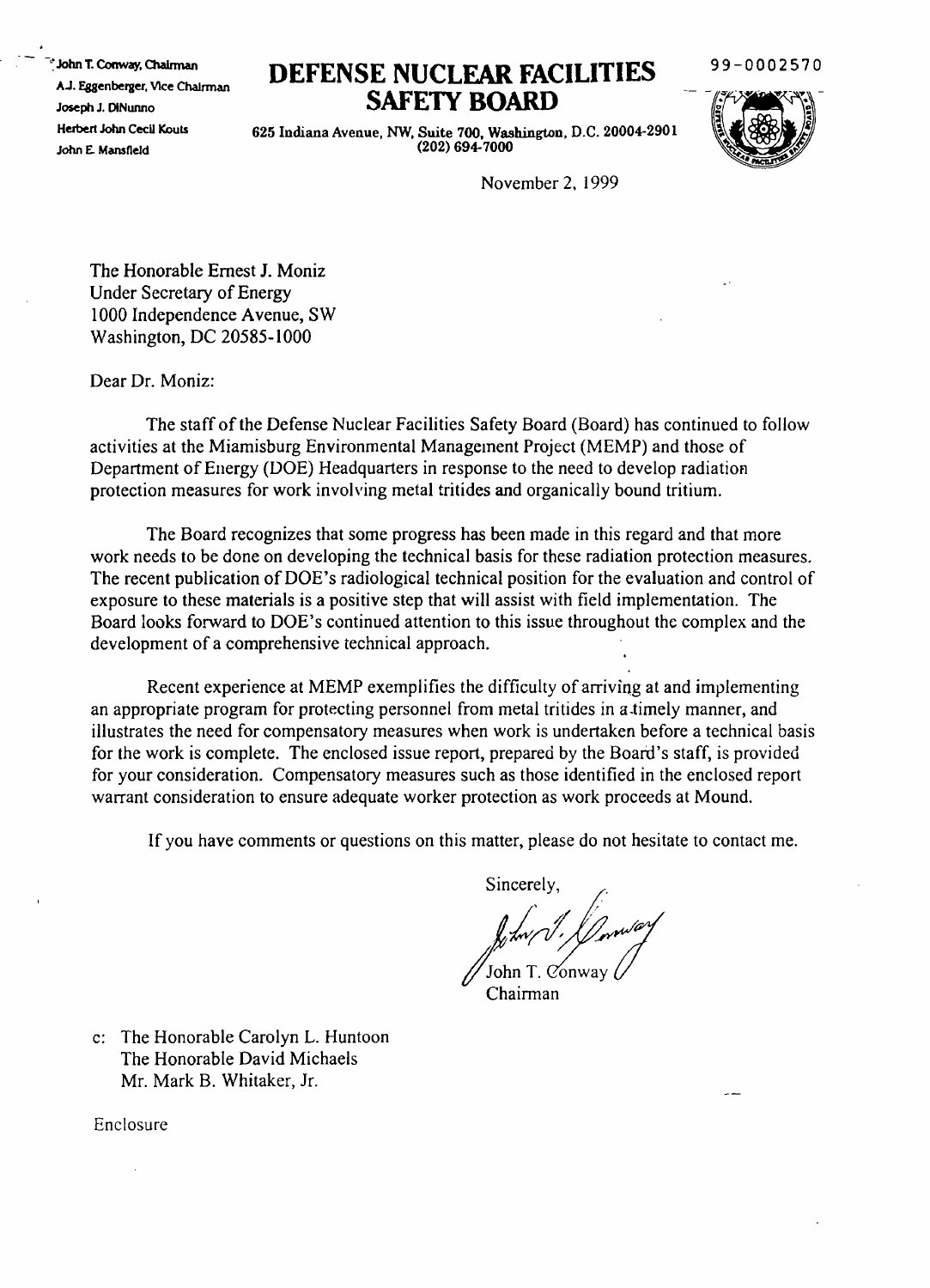## DEFENSE NUCLEAR FACILITIES SAFETY BOARD

## Staff Issue Report

September 7, 1999

| <b>MEMORANDUM FOR:</b> | G. W. Cunningham, Technical Director<br>J. K. Fortenberry, Deputy Technical Director   |
|------------------------|----------------------------------------------------------------------------------------|
| <b>COPIES:</b>         | <b>Board Members</b>                                                                   |
| FROM:                  | J. W. Troan                                                                            |
| <b>SUBJECT:</b>        | Work Involving Stable Metal Tritides at Miamisburg<br>Environmental Management Project |

The staff of the Defense Nuclear Facilities Safety Board (Board) has been following technical issues associated with the detection, control, bioassay, and internal dosimetry of metal tritides. The staffs work has included reviewing related efforts at the Miamisburg Environmental Management Project (MEMP), as well as Department of Energy (DOE) Headquarters. Recent work by the Board's staff included an on-site review at MEMP conducted by J. W. Troan and L. M. Zull during August 3-5, 1999; review of a draft DOE-MEMP memorandum that is intended for use in approving selected work involving metal tritides; review of a draft technical basis document; review of a DOE technical position,paper; and discussions with a MEMP contractor union representative.

Low-potentia1-exposure/minor work involving stable metal tritide (SMT) contamination continues to be performed at MEMP. However, work beyond the level approved by DOE-MEMP was found to have been perfonned as a result of inadequate control of work authorization. DOE-MEMP has requested that the contractor conduct a Readiness Assessment (RA) before proceeding with deactivation and decommissioning work involving SMT and stable tritiated particulate; in the interim, DOE-MEMP's approval is required for work beyond the previously agreed upon scope. Because of technical shortfalls and uncertainties associated with SMT detection, use of compensatory measures until a sound technical basis has been completed, documented, approved, and proven, as discussed below, would be prudent.

Work Involving Metal Tritides. The staff's review included issues related to past, present, and future work activities involving metal tritides.

*Past and Present Work Activities-DOE-MEMP* verbally directed the Babcock and Wilcox of Ohio, Inc. (BWO) Main Hill Tritium Project to proceed with only low-potentialexposure/minor work in areas that could have SMT contamination. Engineered controls and monitoring methods that are typically used for work with tritium, supplemented by monitoring methods to identify metals associated with SMT, are used for this work.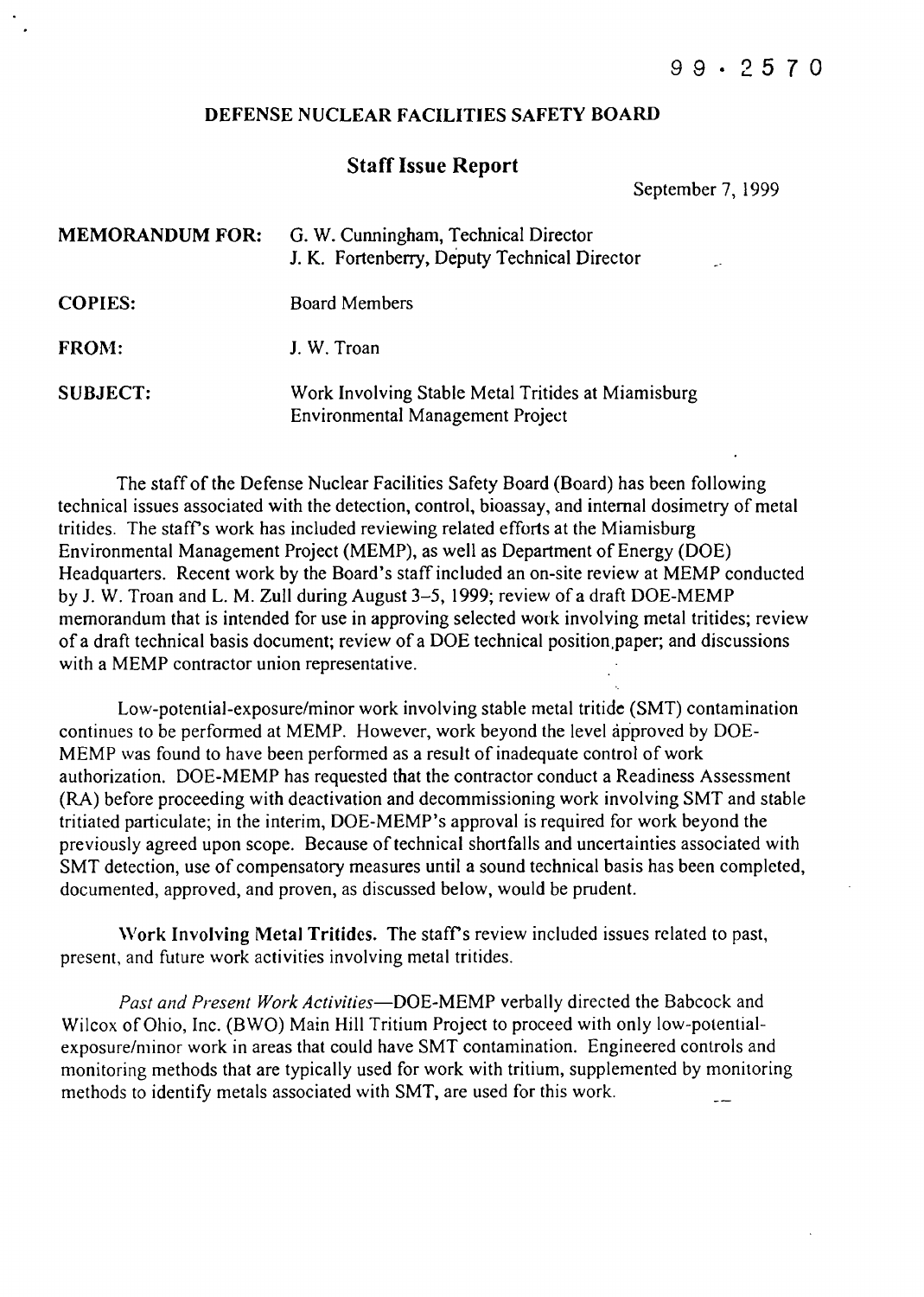The monitoring methods for SMT rely on existing procedures and technical approaches. Given the developmental and evolutionary status of the approach at MEMP, the staff questions the validity and completeness of the methods used. The staff believes compensatory measures may be appropriate until a sound technical basis has been completed, documented, approved, and proven, and supporting procedures are approved and in place. These measures might include (1) delaying or minimizing work involving potential SMT contamination; (2) eliminating or minimizing potential SMT exposure by using proven engineered controls (e.g., gloveboxes, glovebags, local ventilation) or wearing personal protective equipment (PPE) as an additional barrier, as appropriate; (3) assessing potential SMT intake by lapel air samplers on all people who enter areas suspected to be contaminated with SMT or who do work with the potential for exposure to SMT; (4) keeping a record of protocols used as they evolve, to facilitate dose reconstruction, should it be necessary; and (5) retaining sample media from surface monitoring for future analysis, should the need arise.

In light of questions raised by the Board's staff regarding recent work involving metal tritides, BWO personnel reviewed work activities accomplished since May I, 1999. This review revealed that work beyond the agreed-upon level of low-potential-exposure/minor work had been performed. BWO indicated that they have now curtailed this work.

DOE-MEMP has requested that BWO conduct an RA before expanding the scope of work involving SMT and stable tritiated particulate. This RA is scheduled for November 1999. Prior to completion of the RA, any work above the previously approved level will be reviewed and approved by DOE-MEMP on a case-by-case basis. DOE-MEMP has agreed with DOE-HQ to provide additional oversight of BWO activities and to authorize SMT work only after specific agreement for each task has been reached with the DOE Office of Environmental Management (DOE-EM) and the Office of Environment, Safety, and Health (DOE-EH). As of August 16, 1999, DOE-MEMP had defined and implemented additional oversight of BWO's safe shutdown and decommissioning activities involving SMT.

*Future Work Activities-Work* is currently limited to low-potential-exposure/minor work in areas that may contain SMT. However. BWO has requested approval from DOE-MEMP to proceed with certain work activities that go beyond that level. DOE-MEMP has prepared a memorandum regarding this request and is seeking agreement from DOE-EM and DOE-EH. The staff understands that the DOE-MEMP approach to this new work continues to rely on detection and bioassay methods that do not have a final technical basis. Compensatory measures similar to those cited above, along with the following additional measures, may be appropriate until a sound technical basis has been developed, approved, and proven, and supporting procedures are approved and in place. Examples of additional compensatory measures that may be appropriate include (1) identifying and using other workplace indicators that are known to reveal a loss of contamination control (e.g., lapel air samples, tritium air monitors); (2) increasing sampling frequency to compensate for the lack of real timc monitoring capabilities; (3) applying appropriate work restrictions; and (4) increasing/improving oversight.